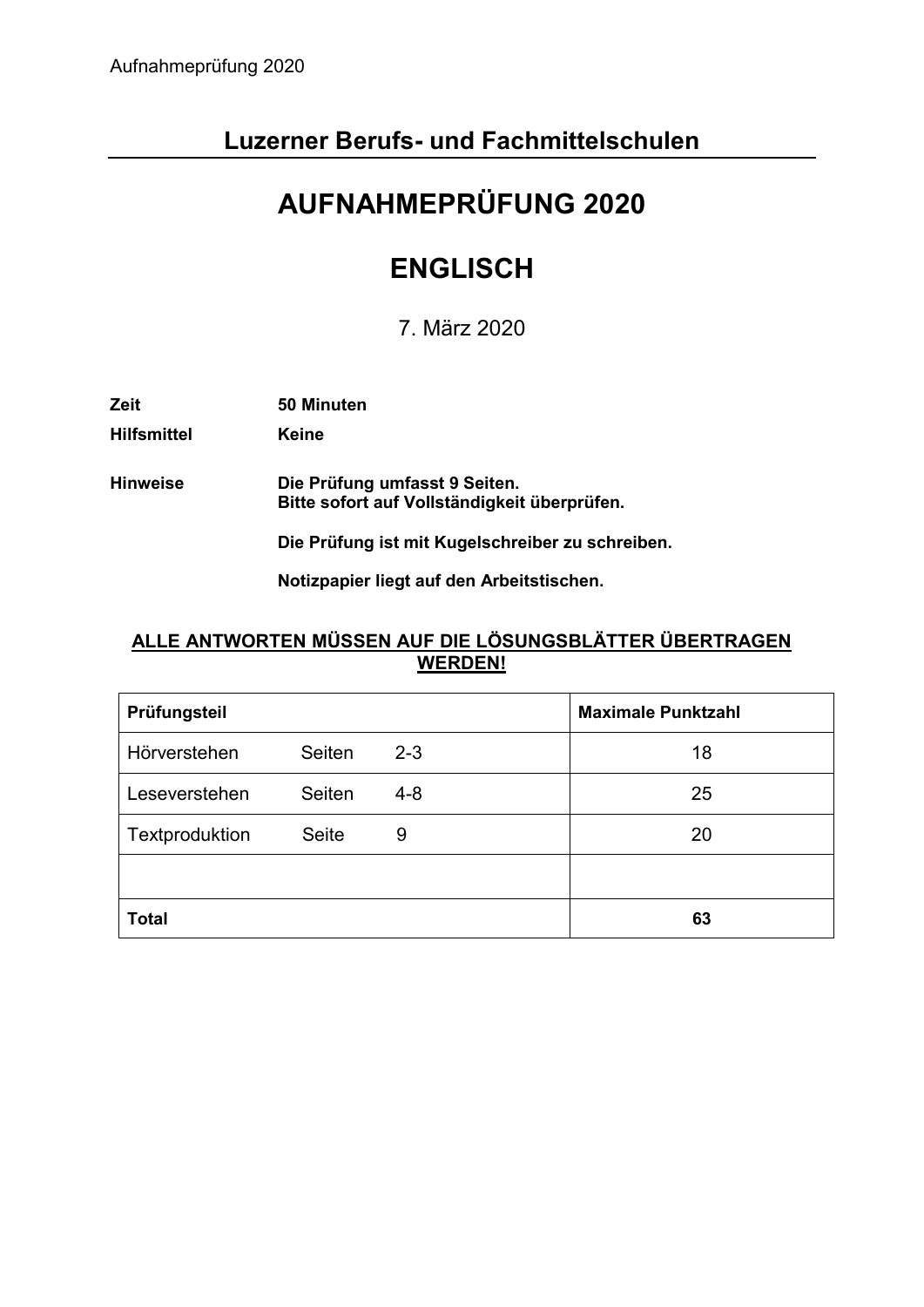#### **LISTENING 18 points**

**You will hear each recording twice. There will be a pause before each part to allow you to look through the questions.**

## *Part 1 (6 points, 1 point for each correct answer)*

You will hear a woman talking about her work. For questions 1 to 6, choose the best answer (A, B or C).

#### **1. In her first job, Kathy worked as …**

|    | A. an economist.                                            | $\mathsf{A}$        |  |
|----|-------------------------------------------------------------|---------------------|--|
|    | <b>B.</b> a salesperson.                                    | BI.                 |  |
|    | <b>C.</b> a flight attendant.                               | $\mathsf{C}$ $\Box$ |  |
|    | 2. Why did Kathy first go to China?                         |                     |  |
|    | A. on holiday.                                              | $A$ $\Box$          |  |
|    | <b>B.</b> to start a new business.                          | В                   |  |
|    | <b>C.</b> as part of her job.                               | $\mathsf{C}$        |  |
| 3. | What problem did Kathy have on her second trip to<br>China? |                     |  |
|    | A. She couldn't find the people who sold the silk.          | $A$ $\vdash$        |  |
|    | <b>B.</b> She wasn't able to buy a small amount of silk.    | B                   |  |
|    | <b>C.</b> She had problems transporting the silk.           | $\mathsf{C}$        |  |
|    | 4. When Kathy started her business in London                |                     |  |
|    | A. she only made shirts.                                    | $A \Box$            |  |
|    | <b>B.</b> she worked in her own home.                       | В                   |  |
|    | <b>C.</b> she made all the clothes herself.                 | $C \mid \square$    |  |
| 5. | Why are Kathy's clothes so popular?                         |                     |  |
|    | A. They are all made in China.                              | $A \mid$            |  |
|    | <b>B.</b> They are all made out of silk.                    | В                   |  |
|    | <b>C.</b> They are not like other clothes.                  | C                   |  |
| 6. | How is Kathy's business changing?                           |                     |  |
|    | A. She doesn't only make clothes these days.                | $A \perp^-$         |  |
|    | <b>B.</b> She is not using Chinese silk anymore.            | В                   |  |
|    | C. She is making clothes out of cheaper materials.          | C I                 |  |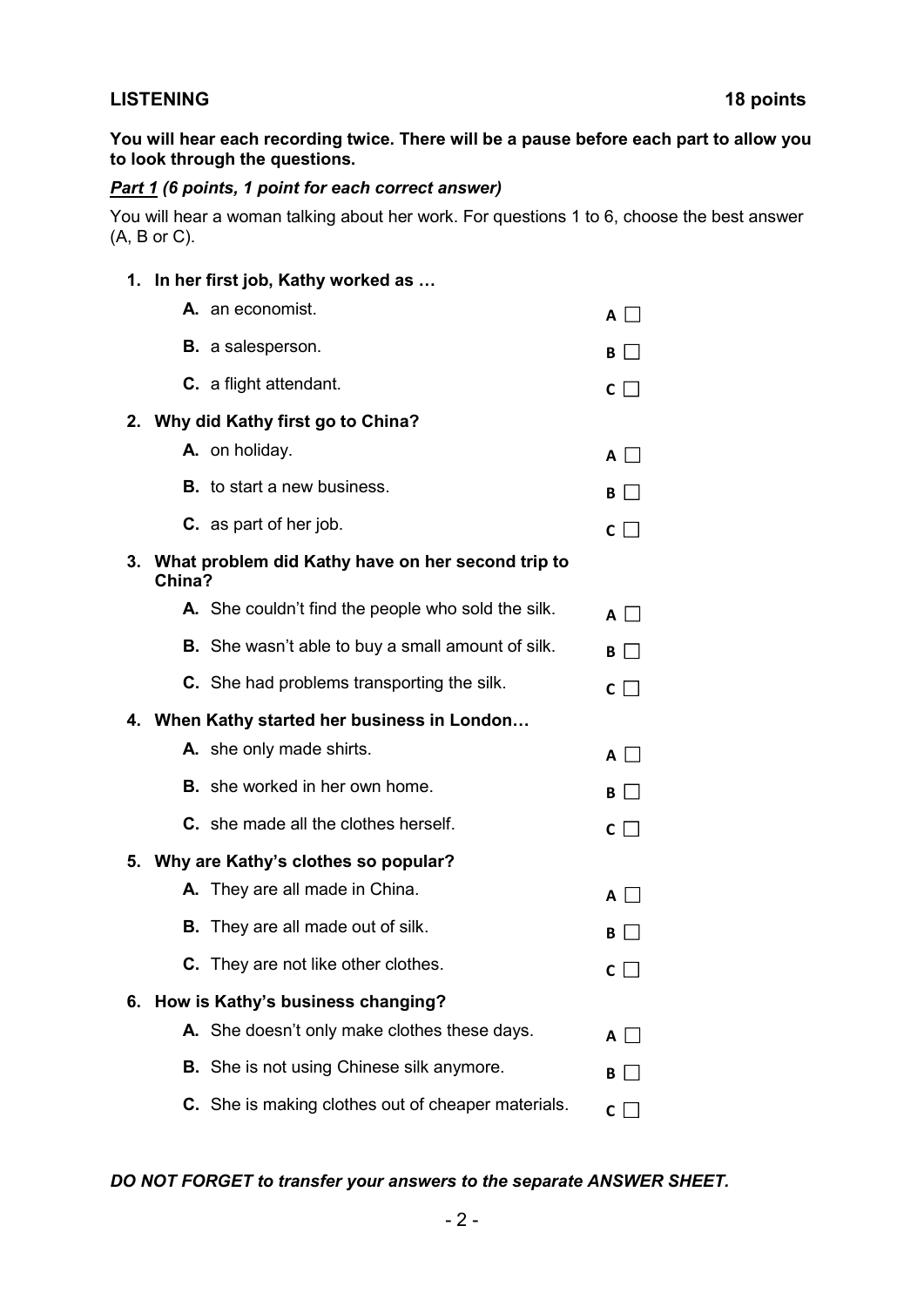Look at the notes about an artist. Some information is missing. You will hear the artist talking about his work. For each question, fill in the missing information in the numbered space.

| <b>PAUL HUNTER: ARTIST</b>                                                                                                                                                                                                                                                                                                                        |    |
|---------------------------------------------------------------------------------------------------------------------------------------------------------------------------------------------------------------------------------------------------------------------------------------------------------------------------------------------------|----|
| Paul first became interested in drawing when he was (7) _________________________ years                                                                                                                                                                                                                                                           |    |
| old.                                                                                                                                                                                                                                                                                                                                              |    |
| Paul's first wildlife drawings were of (8) _________________________________he saw in the                                                                                                                                                                                                                                                         |    |
| garden.                                                                                                                                                                                                                                                                                                                                           |    |
| As a student, Paul did paintings of animals such as (9) ________________________                                                                                                                                                                                                                                                                  |    |
| to make money.                                                                                                                                                                                                                                                                                                                                    |    |
| The first exhibition of Paul's work was held in a shop which used to sell                                                                                                                                                                                                                                                                         |    |
| $(10) \begin{picture}(20,20)(-0.0) \put(0,0){\line(1,0){10}} \put(10,0){\line(1,0){10}} \put(10,0){\line(1,0){10}} \put(10,0){\line(1,0){10}} \put(10,0){\line(1,0){10}} \put(10,0){\line(1,0){10}} \put(10,0){\line(1,0){10}} \put(10,0){\line(1,0){10}} \put(10,0){\line(1,0){10}} \put(10,0){\line(1,0){10}} \put(10,0){\line(1,0){10}} \put($ |    |
| Paul says that his father was a very good (11) _________________________________                                                                                                                                                                                                                                                                  | at |
| the exhibition.                                                                                                                                                                                                                                                                                                                                   |    |
| People like Paul's paintings because the animals he paints look (12) ___________________.                                                                                                                                                                                                                                                         |    |
|                                                                                                                                                                                                                                                                                                                                                   |    |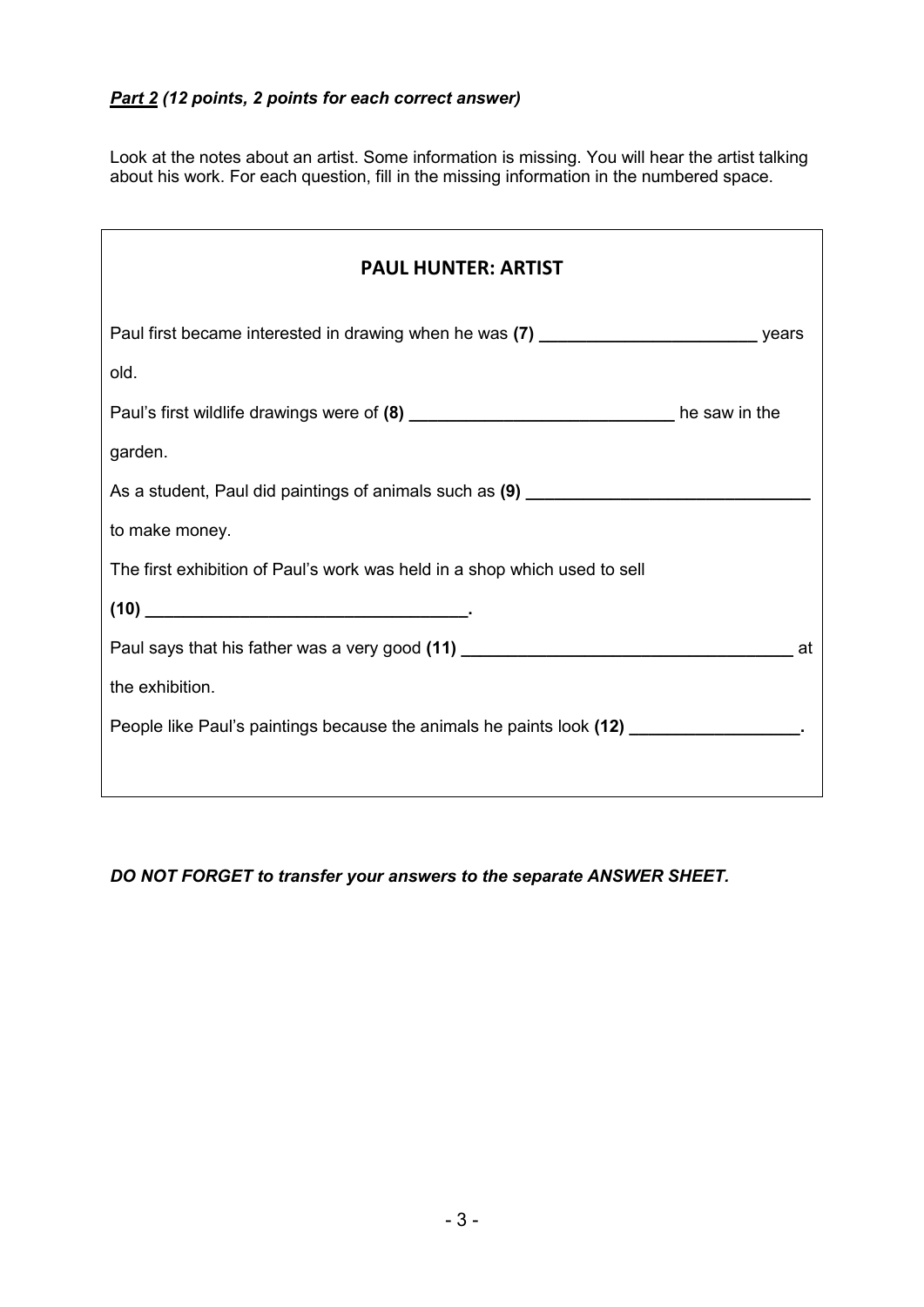#### *Part 1 (5 points, 1 point for each correct answer)*

*Read the following letter and choose, for each question, the correct answer A, B, C* **or** *D on your answer sheet.* 

#### Hi Steve,

I've got a 15-minute break between lessons so I thought I'd write you a quick letter.

I needn't have been so worried about doing a summer course, because I'm really enjoying

myself. To tell you the truth, I didn't expect to have so much fun! It's not really a holiday if you

have to have 4 hours of English every day, is it?

But even the lessons have been fun and the teachers are friendly and helpful. Since we have to speak English all the time, my English has really improved.

The school is called St Giles' college and is situated in beautiful countryside. There are playing fields for outdoor sports such as football and athletics and there's a big swimming pool. If you prefer indoor sports, there's also a huge gymnasium with a basketball court. The only problem is that we are in the middle of nowhere so there's not much to do in the evenings. We also have to be in bed at eleven o'clock, which I find difficult. We have been on a few excursions though. One of them was to London, which is a fantastic city! The classrooms are bright and comfortable and have all the latest equipment for language learning: computers, CD-ROMs and so on. But there's always a queue to use the computers.

See you when I get back,

Ivan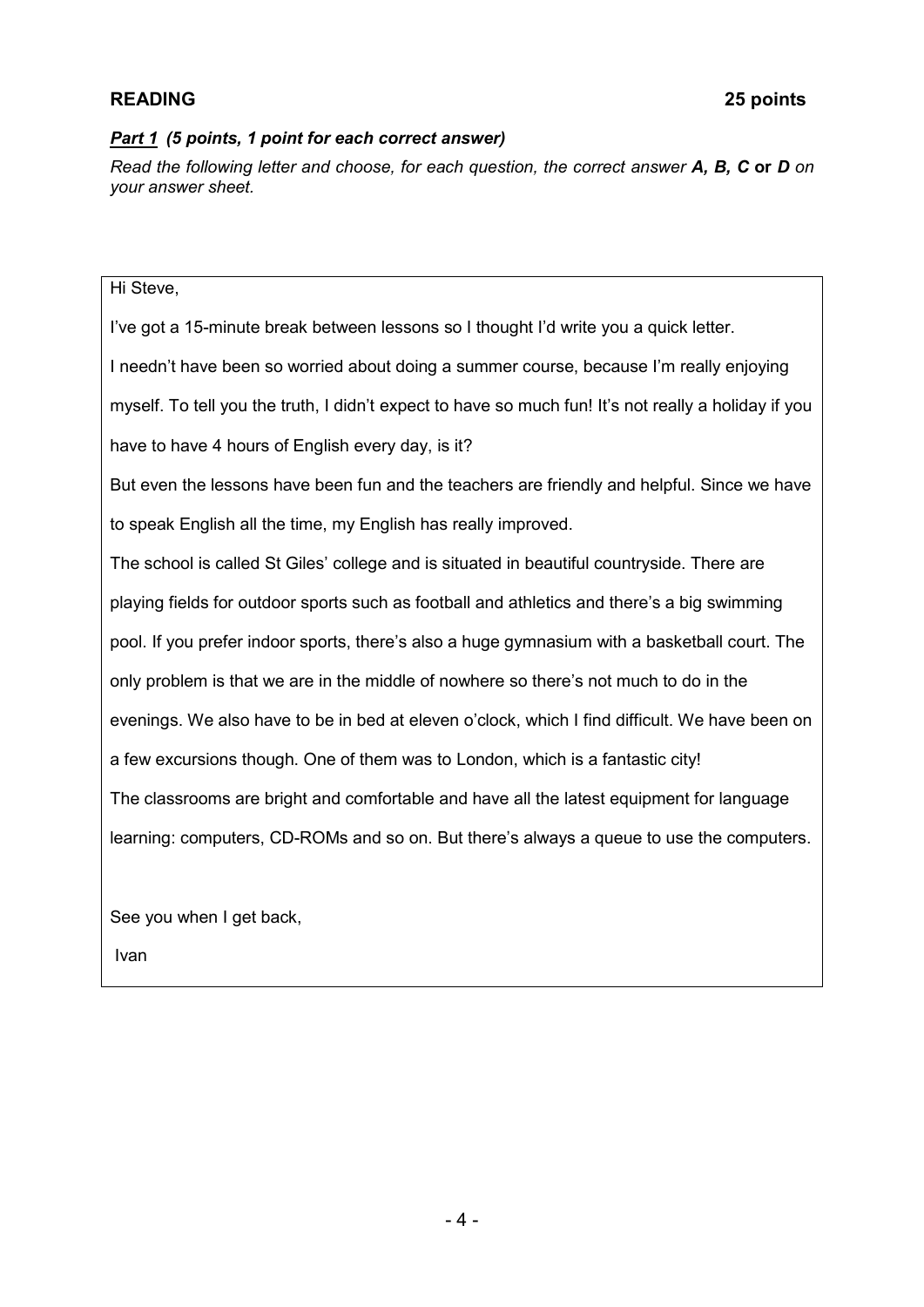#### **1. What is the writer's aim in the letter?**

- A. to tell his friend about a holiday
- B. to complain about St Giles' college
- C. to tell his friend about his English language course
- D. to advertise St Giles' college

#### **2. The writer likes everything about the school, except**

- A. the English lessons.
- B. the teachers.
- C. the computers in the class.
- D. his evenings.

#### **3. How do you think the writer might describe his course?**

- A. as good value for money
- B. as not helping to improve his English
- C. as very difficult
- D. as very enjoyable

#### **4. What do we learn about St Giles' college?**

- A. It is in the countryside.
- B. It is in London.
- C. It doesn't have any equipment.
- D. People go there to learn French.

#### **5. Which of these advertisements did the writer see?**

- A. LEARN ENGLISH THE FUN WAY!
- B. LEARN ENGLISH IN THE CITY OF LONDON
- C. IMPROVE YOUR COMPUTER SKILLS THIS SUMMER
- D. SUMMER SPORTS CAMP IN ENGLAND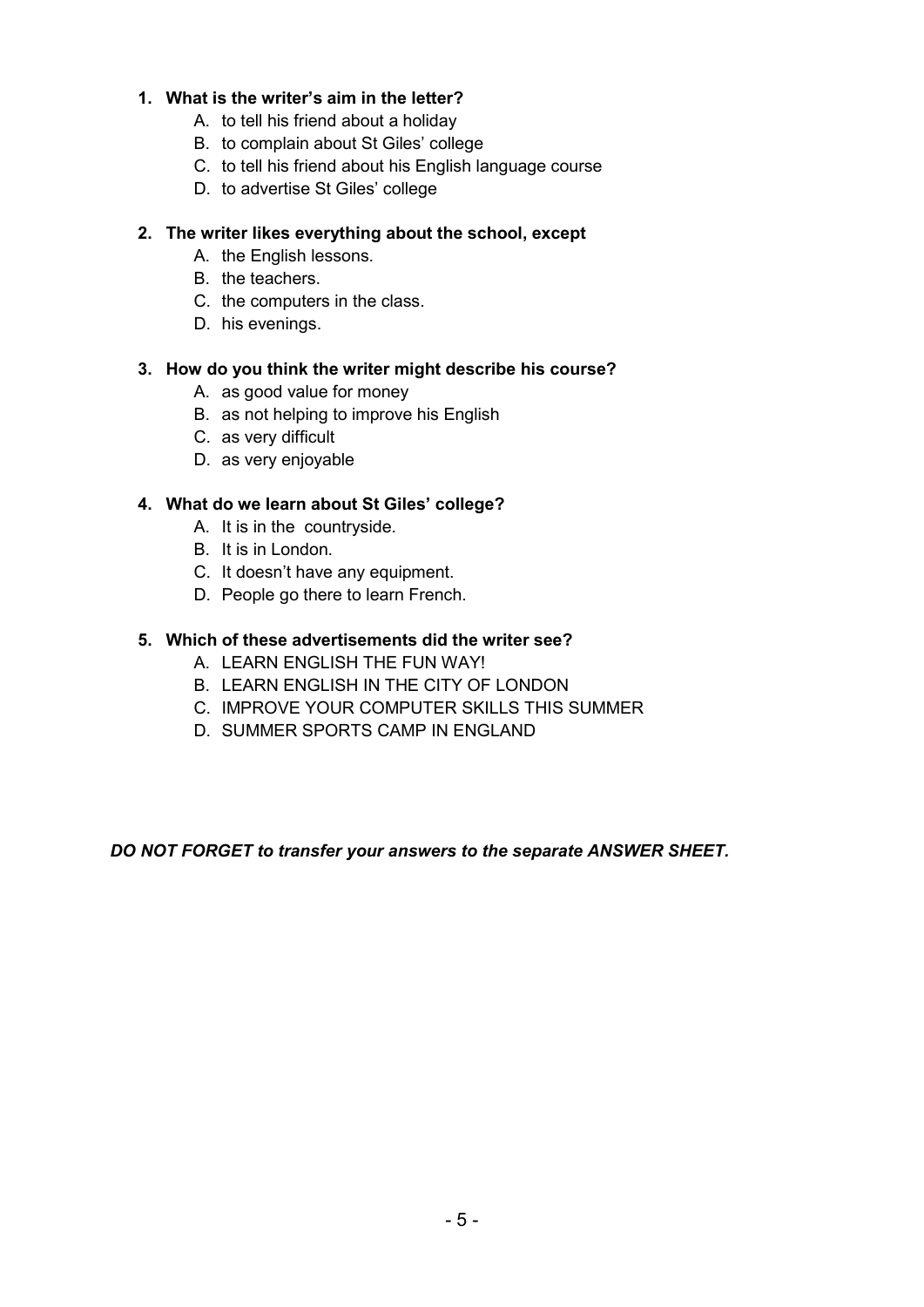#### *Part 2 (10 points, 1 point for each correct answer)*

*Look at the statements below about booking a trip to Stratford-upon-Avon. Read the text and decide if each statement is correct or incorrect. If it is correct, write a T for TRUE. If the statement is not correct, write F for FALSE.* 

|                                                                        | TRUE (T) or<br>FALSE (F)? |
|------------------------------------------------------------------------|---------------------------|
| 1. A luxury hotel room for two costs 90 pounds.                        |                           |
| 2. You can go to an evening performance six days a week.               |                           |
| 3. You can sit upstairs or downstairs in the theatre.                  |                           |
| 4. You can eat in the Box Tree Restaurant any time between             |                           |
| 5.45 p.m. and 10.30 p.m.                                               |                           |
| 5. Group C rooms are the cheapest.                                     |                           |
| 6. The afternoon performance starts at midday.                         |                           |
| 7. If there are twelve of you in a group, you can get cheaper tickets. |                           |
| 8. There are two ways of getting to Stratford on public transport.     |                           |
| 9. There is one train per day direct from London to Stratford.         |                           |
| 10. It may not be possible to go on the day you want.                  |                           |

## **STOP-OVER IN STRATFORD-UPON-AVON**

It's easy to book your theatre seats, dinner and overnight stay.

Go to the theatre and enjoy Stratford-upon-Avon's shops, river and restaurants. See Shakespeare's birthplace, and the beautiful Cotswolds countryside with its charming villages. For as little as 90 pounds per person in a luxury hotel, we include:

- o A theatre seat in the stalls or circle for any Monday to Saturday evening performance.
- o A three-course dinner in the Box Tree Restaurant, before (5.45 p.m.) or after (about 10.30 p.m.) the performance.
- o One night's accommodation for two people sharing twin/double room. We divide our hotels into four groups: Luxury, A, B or C. Luxury is the most expensive and Group C rooms are without bath.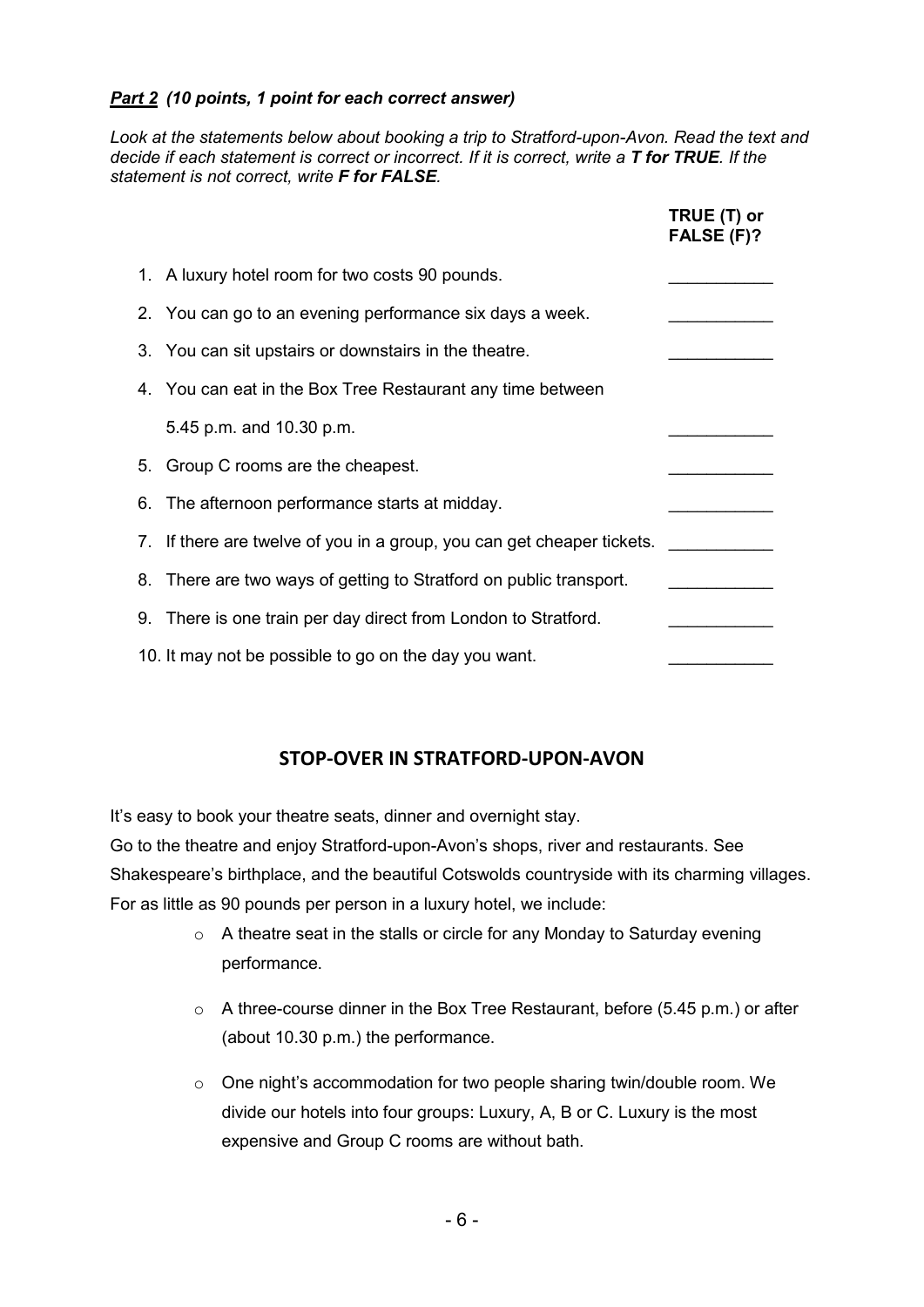If you haven't time – or live too close to Stratford to stay the night – why not try our Deals on Meals package which includes a three-course dinner (or lunch if you go to an afternoon performance) in the Box Tree Restaurant. Lunch before the afternoon performance is at 12 noon.

Group discounts apply (15 or more) for Monday to Friday evenings and Thursday and Saturday afternoons until June 18<sup>th</sup>.

### **Trains**

There is an Intercity train from London Euston to Coventry. Trains leave London at: 09.10, 10.40, 16.55, 21.40. Then take a bus to Stratford. Train leaves London 09.18, arrives Stratford 11.30. Returns are available: leaves Stratford 15.55, arrives London 18.15.

#### **Buses**

Connect with all the above trains at Coventry Station, journey time to Stratford 35 mins.

#### **Stay longer**

You can have an extra night's stay at the hotel of your choice to complete your break. Please note on your booking form if you would like to stay an extra night and include the cost (prices shown are per person sharing a double room) in your total payment. Theatre tickets can also be added for those wanting to go to another performance on the extra night.

#### **Booking is easy**

To book, simply:

- 1. Choose the show and date you wish to come.
- 2. Choose your hotel.
- 3. Fill in the form and send it to the Stop-over Office

Please give a choice of three dates if possible to avoid disappointment and name alternative hotels in the same group when completing your booking form.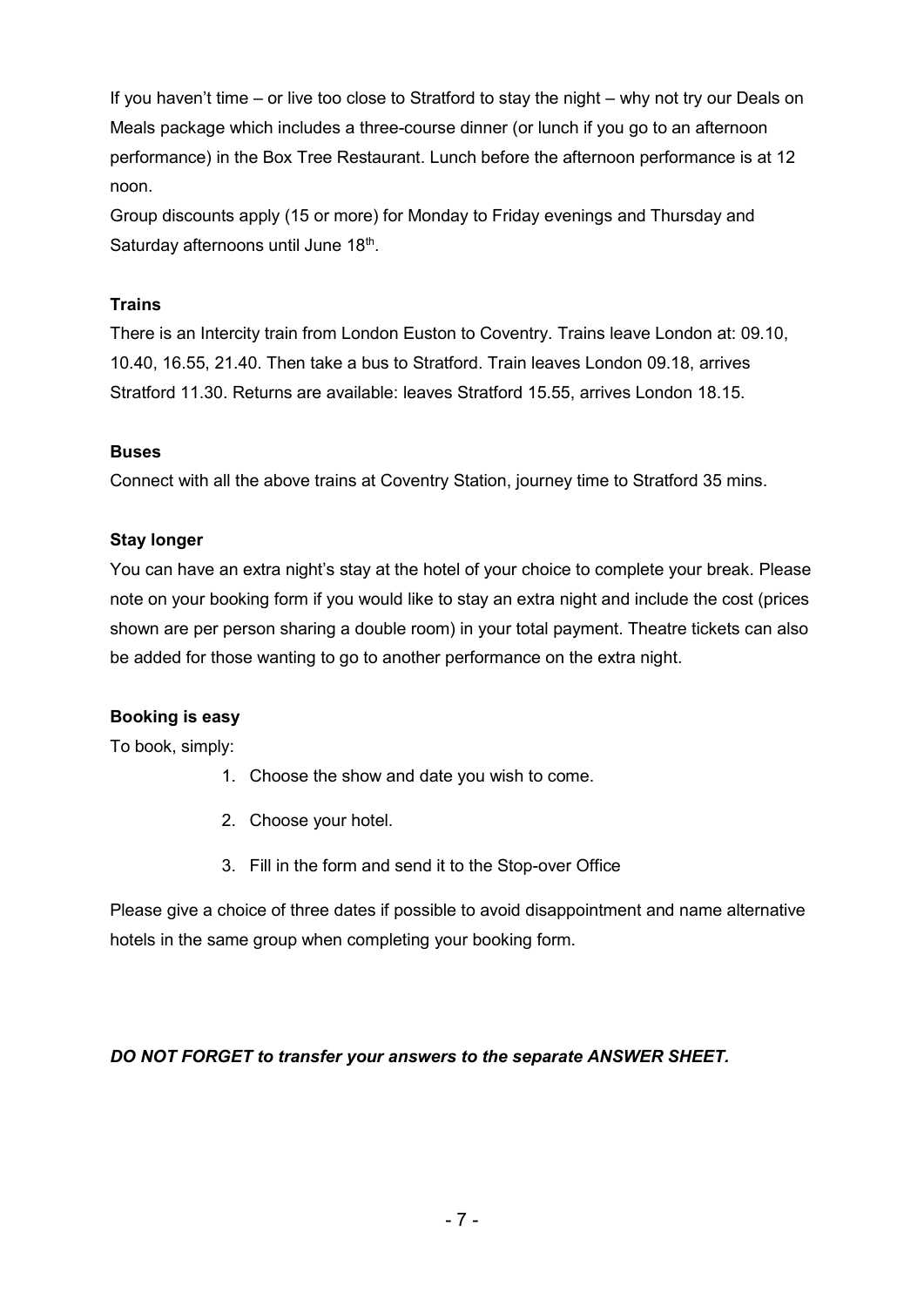#### *Part 3 (10 points, 1 point for each correct answer)*

*Read the text below and choose the correct word for each space. For each question, mark the letter next to the correct word*  $-$  *A, B, C or D – on your answer sheet.*

#### **DENMARK**

| Denmark is the (0) smallest and most southerly of the countries of Scandinavia, (1)        |                                                                                              |  |  |
|--------------------------------------------------------------------------------------------|----------------------------------------------------------------------------------------------|--|--|
|                                                                                            | lies in northern Europe. It is probably best (2) ______________ for being home               |  |  |
|                                                                                            | to the powerful Vikings, (3) ____________________1000 years ago. Denmark is a small country, |  |  |
| with limited natural $(4)$ _______________.                                                |                                                                                              |  |  |
|                                                                                            | Denmark has its own (5) __________________ culture and traditions, and a tongue-             |  |  |
| twisting language, which includes several different dialects. Although Denmark is a member |                                                                                              |  |  |
|                                                                                            | (6) _________________the European Union, recently it has been reluctant to work more closely |  |  |
|                                                                                            |                                                                                              |  |  |
|                                                                                            | Wealth in Denmark is shared (8) _________________ more evenly than in most                   |  |  |
| countries, because people pay high taxes. Many workers pay more than 50 per cent of their  |                                                                                              |  |  |
|                                                                                            |                                                                                              |  |  |
| includes health care, benefits for the unemployed and the elderly, and public services.    |                                                                                              |  |  |
|                                                                                            |                                                                                              |  |  |

Compared to the rest of the world, it is (10) \_\_\_\_\_\_\_\_\_\_\_\_\_\_ to become either very rich or very poor in Denmark.

| (0)  | A. smallest  | B. highest            | C. tallest  | D. biggest       |
|------|--------------|-----------------------|-------------|------------------|
| (1)  | A. whose     | B. when               | C. which    | D. where         |
| (2)  | A. over      | B. known              | C. seen     | D. heard         |
| (3)  | A. over      | B. more               | C. since    | D. less          |
| (4)  | A. resources | <b>B.</b> features    | C. natures  | D. sources       |
| (5)  | A. distant   | <b>B.</b> distinctive | C. disliked | D. disinterested |
| (6)  | A. from      | B. to                 | C. in       | D. of            |
| (7)  | A. many      | B. every              | C. very     | D. some          |
| (8)  | A. out       | B. in                 | C. for      | D. with          |
| (9)  | A. at        | B. for                | C. on       | D. to            |
| (10) | A. unlikely  | B. simple             | C. truly    | D. easy          |